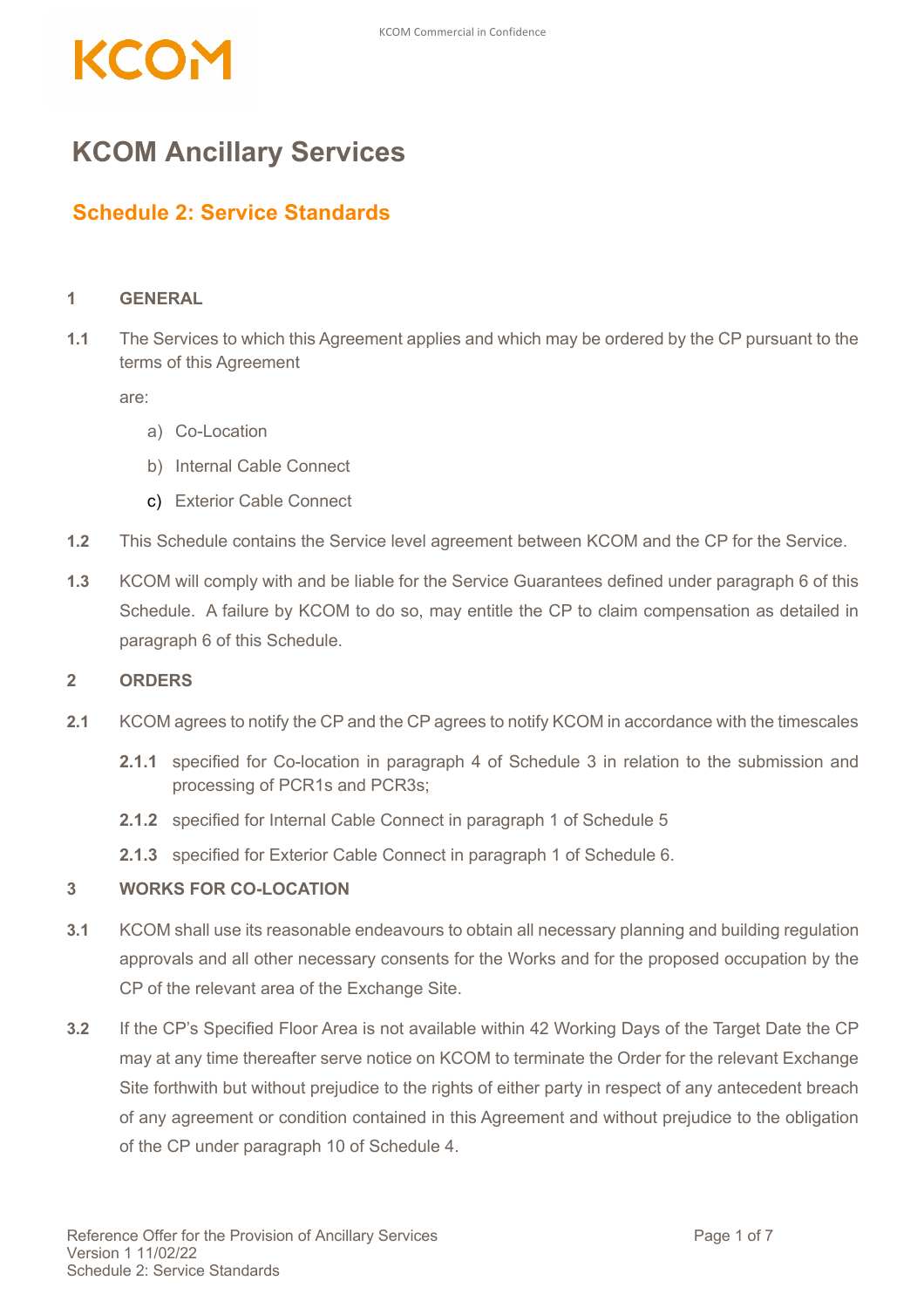- **3.3** If the CP's Specified Floor Area is not available within 42 Working Days of the Target Date KCOM may at any time thereafter serve notice on the CP to terminate the Order for the relevant Exchange Site forthwith if the carrying out or continuation of the Works is being prevented because:
	- **3.3.1** there is some defect or deficiency in the relevant Exchange Site that renders the Works impracticable or means the Works can only be undertaken at a cost that is unreasonable in the circumstances; or
	- **3.3.2** the Works are prevented by an Event of Force Majeure; or
	- **3.3.3** of the occurrence of any circumstances beyond KCOM's reasonable control;

but without prejudice to the rights of either party in respect of any antecedent breach of any agreement or condition in this Agreement and without prejudice to the obligation of the CP under paragraph 10 of Schedule 4.

- **3.4** As soon as it becomes apparent to KCOM that the Target Date may change by more than 5 Working Days, KCOM shall by written notice served on the CP within 5 Working Days, advise the CP of its best estimate of revised Target Date including full justification for such revision if the revised Target Date is later than the original Target Date.
- **3.5** The CP may by prior arrangement with KCOM enter (but not more than twice) the Exchange Site in order to inspect and view the state and progress of the Works and the materials used and the CP shall comply with all and any requirements KCOM may impose with regard to such inspections. The CP may not impede or obstruct the progress of the Works nor issue any instructions to the Contractor and will address any requirement or complaint to the Representative.
- **3.6** KCOM shall have full right and liberty at any time after the date hereof to enter into such party wall drainage or other agreements with any adjoining or adjacent owner or occupier the local authority the highway authority or any statutory undertaker as shall be necessary to carry out the Works.

#### **4 LICENCE COMPLETION FOR CO-LOCATION**

- **4.1** Subject to paragraph 4.3 below, a Licence relating to the Specified Floor Area shall be granted with effect from the Licence Completion Date.
- **4.2** Prior to the Licence Completion Date KCOM shall provide to the CP a handover pack including the relevant keys and photograph(s) of the Specified Floor Area together with a sign-off sheet which the CP shall return to KCOM to acknowledge receipt.
- **4.3** Not later than 10 Working Days from receipt of the handover pack, the CP shall accept or reject the Specified Floor Area. If the CP fails to notify KCOM within such timescale, the CP shall be deemed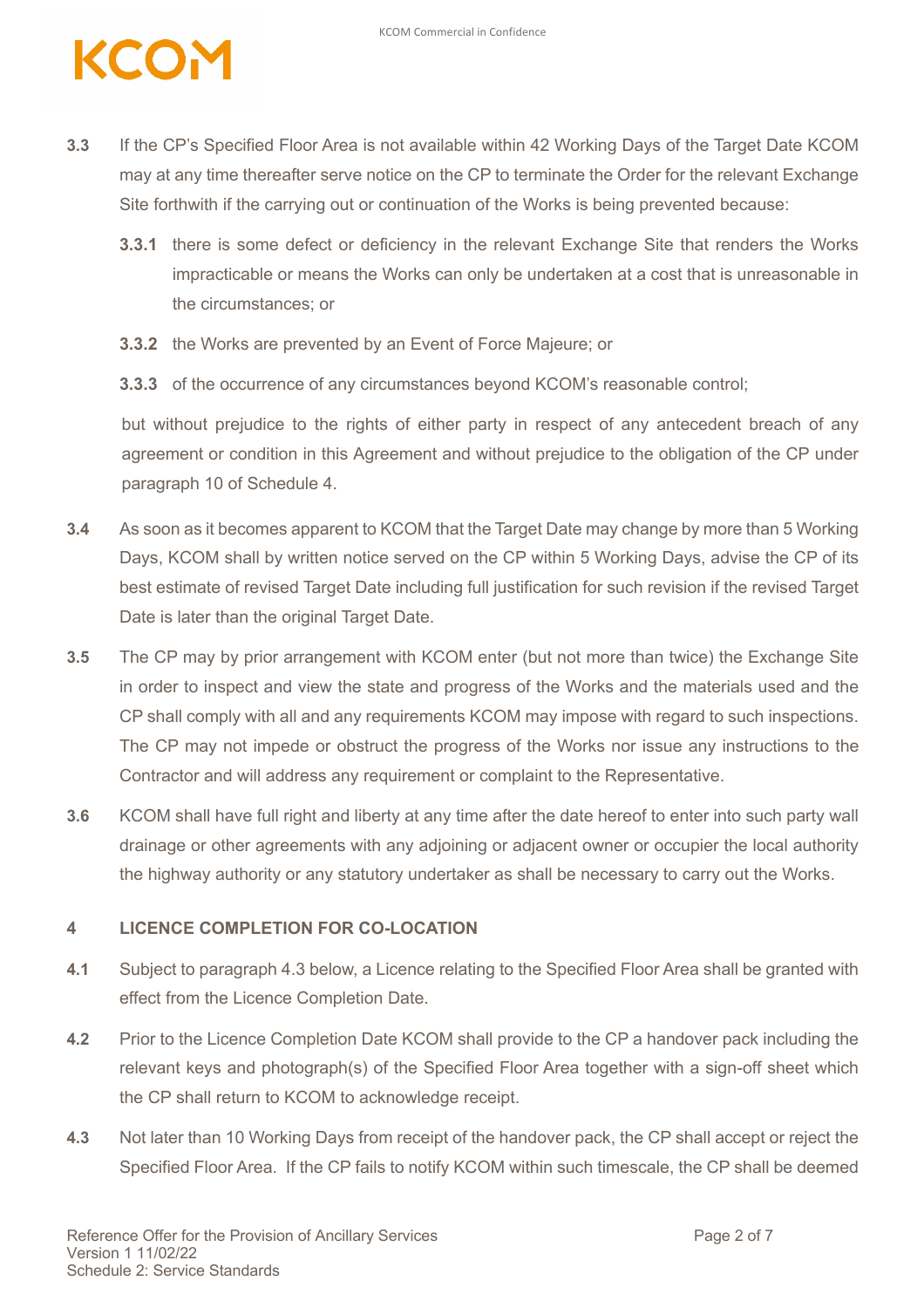to have accepted the Specified Floor Area. The CP may only reject the Specified Floor Area if it does not conform to the specification of the Specified Floor Area. Snagging shall not be a reason for such rejection.

- **4.4** If the CP properly rejects the Specified Floor Area, KCOM will carry out further works to ensure the Specified Floor Area accords with the specification of the Specified Floor Area. If either party disagrees following rejection under paragraph 4.3 above, either party may refer such dispute in accordance with Clause 18 of the main body of this Agreement.
- **4.5** KCOM shall make good any defects in the Works properly notified in writing by the CP within the defects liability period of the Building Contract as soon as possible to the extent that KCOM is able to enforce the defects liability provisions in the Building Contract.
- **4.6** The CP shall commence to pay to KCOM the Licence Fee in relation to the relevant Specified Floor Area on and from the Licence Completion Date whether or not the CP takes occupation on that date.

#### **5 FAULT HANDLING AND REPAIR**

- **5.1** Co-Location
	- **5.1.1** KCOM will clear Priority A Faults within 5 clock hours of receipt of a fault report
	- **5.1.2** KCOM will clear Priority B Faults within 24 clock hours of receipt of a fault report.
- **5.2** Cable Connect [Internal and Exterior]
	- **5.2.1** KCOM will clear service affecting faults within 5 clock hours (measured 24 hours a day, 7 days a week, Public and Bank Holidays included).

#### **6 SERVICE GUARANTEES**

- **6.1** Subject to:
	- (a) the parties agreeing to a later RFI Date; and/or
	- (b) extensions of time under this Schedule 2 if applicable,

if KCOM provides the CP with the Services later than the Target Date or Proposed Start Date calculated in accordance with paragraph 2 above, the CP shall be entitled to claim fixed compensation in respect of the relevant period commencing on the Working Day following the Target Date or Proposed Start Date and expiring on the RFI Date.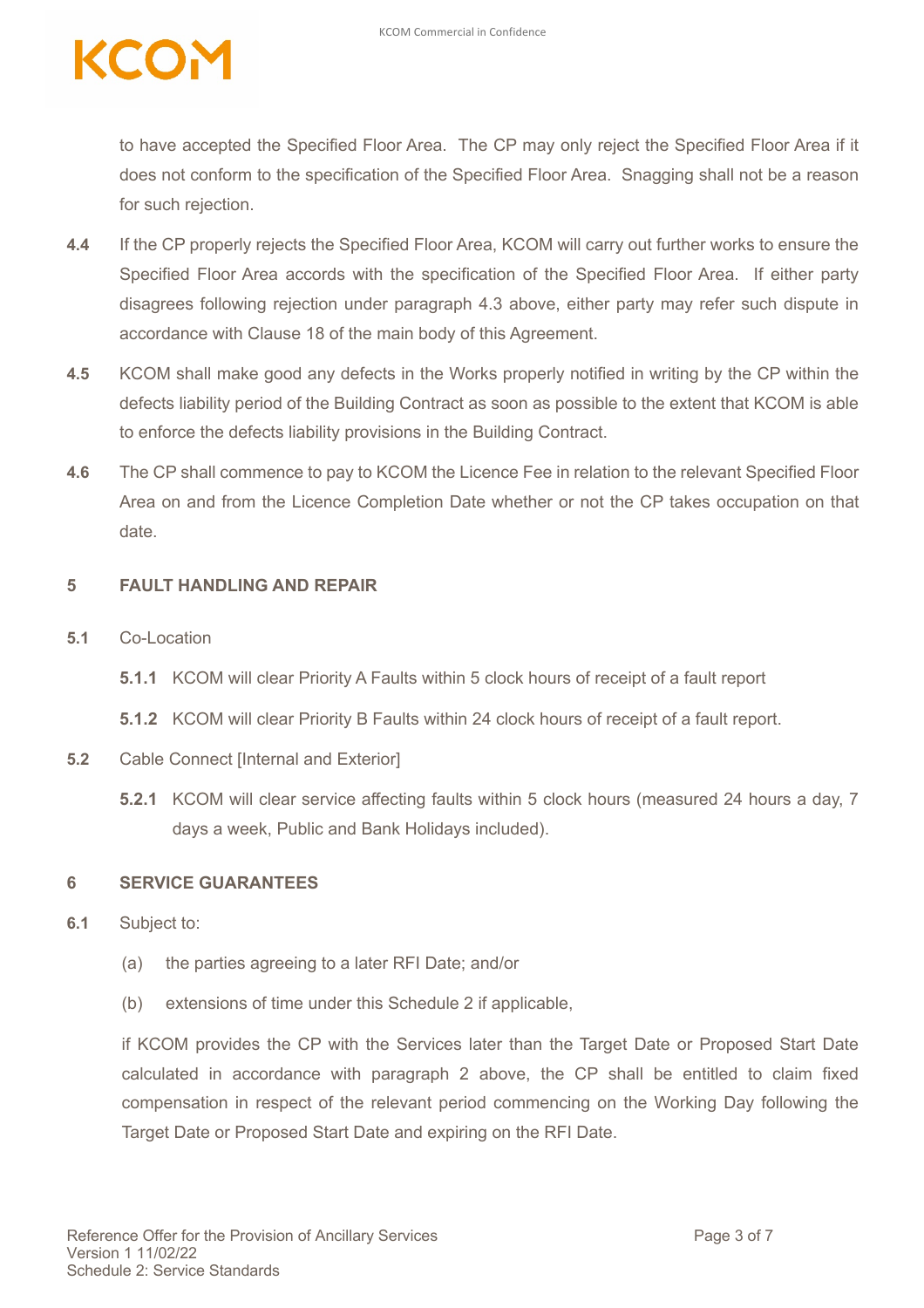

#### **6.2** Cable Connect

In the event that KCOM fails to meet the TTR for incidents, the CP has the right to claim compensation as set out in this paragraph 6.2 :

| Service                             | Time to resolve incident Service Credit<br>hours after TTR                                               |                                   |
|-------------------------------------|----------------------------------------------------------------------------------------------------------|-----------------------------------|
| Internal and Exterior Cable Connect | For each hour after 5 clock  <br>hours up to a maximum of<br>24 hours, 100% of annual<br>Rental Charges* | 100% of annual Rental<br>Charges* |

\* refers to rental charges paid by CP in the previous 12 months for each additional hour that the incident remains unresolved.

#### **6.3** Co-Location

- **6.3.1** KCOM operates to uptime availability of 99.741% which results in the following periods of allowed downtime / unavailability :
	- (a) Monthly 1h 53m 31s
	- (b) Yearly 22h 42m 12s
- **6.3.2** If KCOM fails to repair any power fault where the fault applies to either the electricity supply KCOM provides to the CP's Specified Floor Area, or KCOM supplied DC power systems, or AC power systems at an Exchange Site within the monthly allowance shown in 6.3.1 (a), following receipt by KCOM of a fault report by any Communications Provider affected by the power outage, subject to paragraph 6.3.3 the CP shall be entitled to claim fixed compensation as set out in this paragraph 6.3 for the month concerned and subject to a maximum within calendar year:

| <b>KCOM Services</b>                      | Availability over the<br>calendar month (%) | Service credits (as a   Maximum<br>month's<br>recurring<br>the<br>charges<br>for<br>affected service) | Service<br>percentage of one Credit in in any calendar<br>year (as a percentage of<br>the annual recurring<br>charge for the affected<br>service) |
|-------------------------------------------|---------------------------------------------|-------------------------------------------------------------------------------------------------------|---------------------------------------------------------------------------------------------------------------------------------------------------|
| <b>Essential Services Supply</b><br>(ESS) | Greater than 99.741%                        | $0\%$                                                                                                 |                                                                                                                                                   |
| <b>AC Power Supply</b><br>DC Power Supply | Less than 99.741%                           | 100%                                                                                                  | 25%                                                                                                                                               |

**6.3.3** If the cause of the power fault condition is identified by KCOM as due to a Communications Provider failing in its obligations under paragraph 4.1 of Schedule 3, then, KCOM shall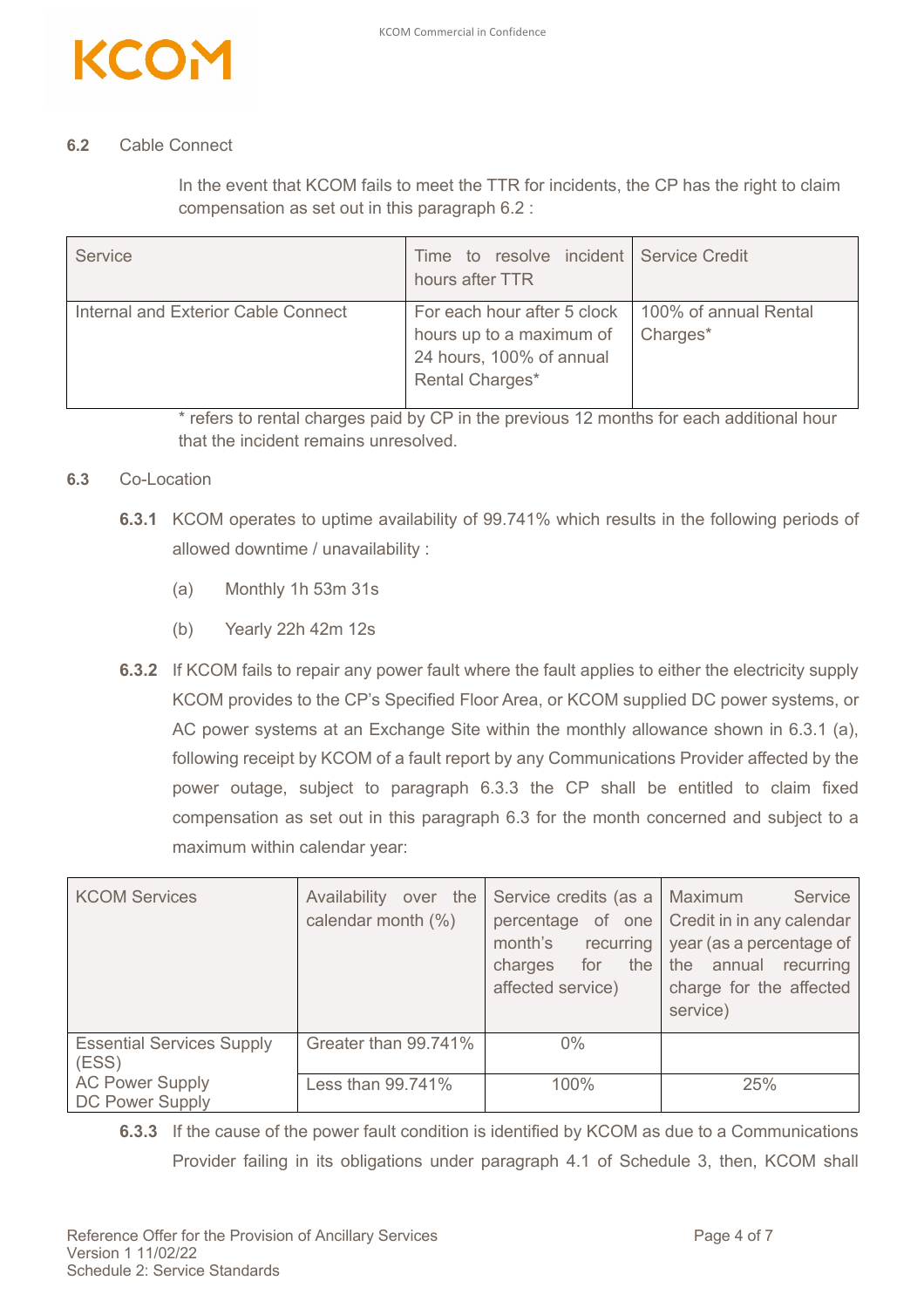

charge the Communications Provider causing the fault condition the Power Fault Not Found charge that applies at the time the fault was reported to KCOM, as set out in the KCOM Price List for the relevant period, per fault and no fixed compensation will be allowed to the Communications Provider.

#### **6.4** Connection of Cable Connect Services

| Working<br>Days<br>past<br><b>Proposed Start Date</b> | Compensation                                                                                                         |
|-------------------------------------------------------|----------------------------------------------------------------------------------------------------------------------|
| 1 to 10                                               | 5% of connection charge payable under the applicable Order where<br>KCOM has failed to meet the Proposed Start Date  |
| $11 - 15$                                             | 10% of connection charge payable under the applicable Order where<br>KCOM has failed to meet the Proposed Start Date |
| $16 - 20$                                             | 15% of connection charge payable under the applicable Order where<br>KCOM has failed to meet the Proposed Start Date |
| More than 20                                          | 20% of connection charge payable under the applicable Order where<br>KCOM has failed to meet the Proposed Start Date |

#### **7 QUALITY OF SERVICE ISSUES PROCESS**

- **7.1** If a Service Level or a Service Guarantee contained in this Service Standard is not being achieved, the following issues process shall be followed:
	- (a) all enquiries regarding Service Levels or Service Guarantees should in the first instance be submitted to the appropriate KCOM contact in the Customer Service Plan;
	- (b) all issues will be raised with the KCOM contact will be referred to a KCOM person most suited to deal with the issue;
	- (c) KCOM will supply the CP with a corrective action plan within 10 Working Days of the issue being notified to KCOM contact by the CP;
	- (d) upon receipt of the corrective action plan, the CP may request a meeting with the KCOM contact to discuss its contents.
- **7.2** KCOM will keep the CP informed on a regular basis of all relevant developments concerning implementation of the corrective action plan. The KCOM contact will meet with the CP to further review the situation until the corrective action plan has been fully implemented.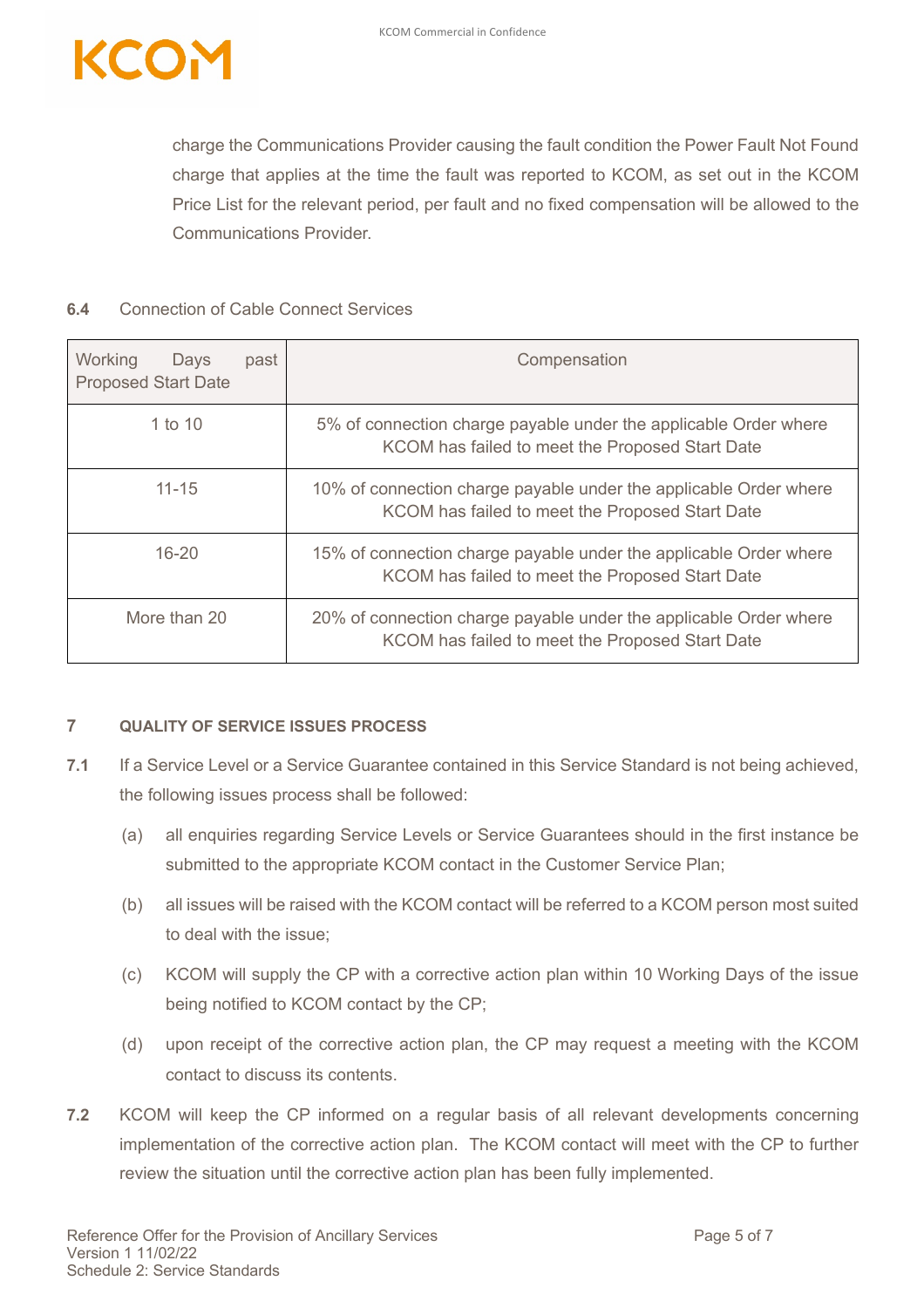

#### **8 WHAT IS NOT COVERED**

- **8.1** A Service Level and Service Guarantee will not apply if:
	- (a) the CP is in breach of any part of this Agreement or KCOM suspends the Service or any part of it in accordance with this Agreement; or
	- (b) the CP and KCOM agree in writing a different timescale for performance; or
	- (c) reasonable assistance is required or information is reasonably requested by KCOM from the CP or a Third Party and such assistance or information is not provided; or
	- (d) the CP fails to respond to a query raised by KCOM; or
	- (e) through no fault of its own, KCOM is unable to obtain any necessary permissions or consents required in connection with the performance of a particular Service Level or Service Guarantee; or
	- (f) the failure is due to an Event of Force Majeure; or
	- (g) the failure is due to an inaccurate Order being submitted by the CP; or
	- (h) a fault is not reported in accordance with the fault reporting procedures notified by KCOM to the CP; or
	- (i) the default giving rise to compensation entitlement is not notified under paragraph 6 of this Schedule and in accordance with any fault reporting procedures notified by KCOM to the CP; or
	- (j) the CP has failed to implement any instructions issued by KCOM in relation to the Service.

### **9 PAYMENT OF COMPENSATION**

- **9.1** KCOM will review all outages and remit compensation, where due, within 60 Working Days (dependent on the type of claim), from either:
	- (a) the Working Day following the expiry of the Target Date for Co-location or Proposed Start Date for Cable Connect pursuant to paragraph 6.1;
	- (b) the date of the relevant power fault pursuant to paragraph 6.2
	- (c) reported faults with Internal Cable Connect or Exterior Cable Connect.
- **9.2** Credit notes for any compensation due to the CP will be issued which can be used to offset future Charges. If at any time an account enters into credit, the CP may request payment by